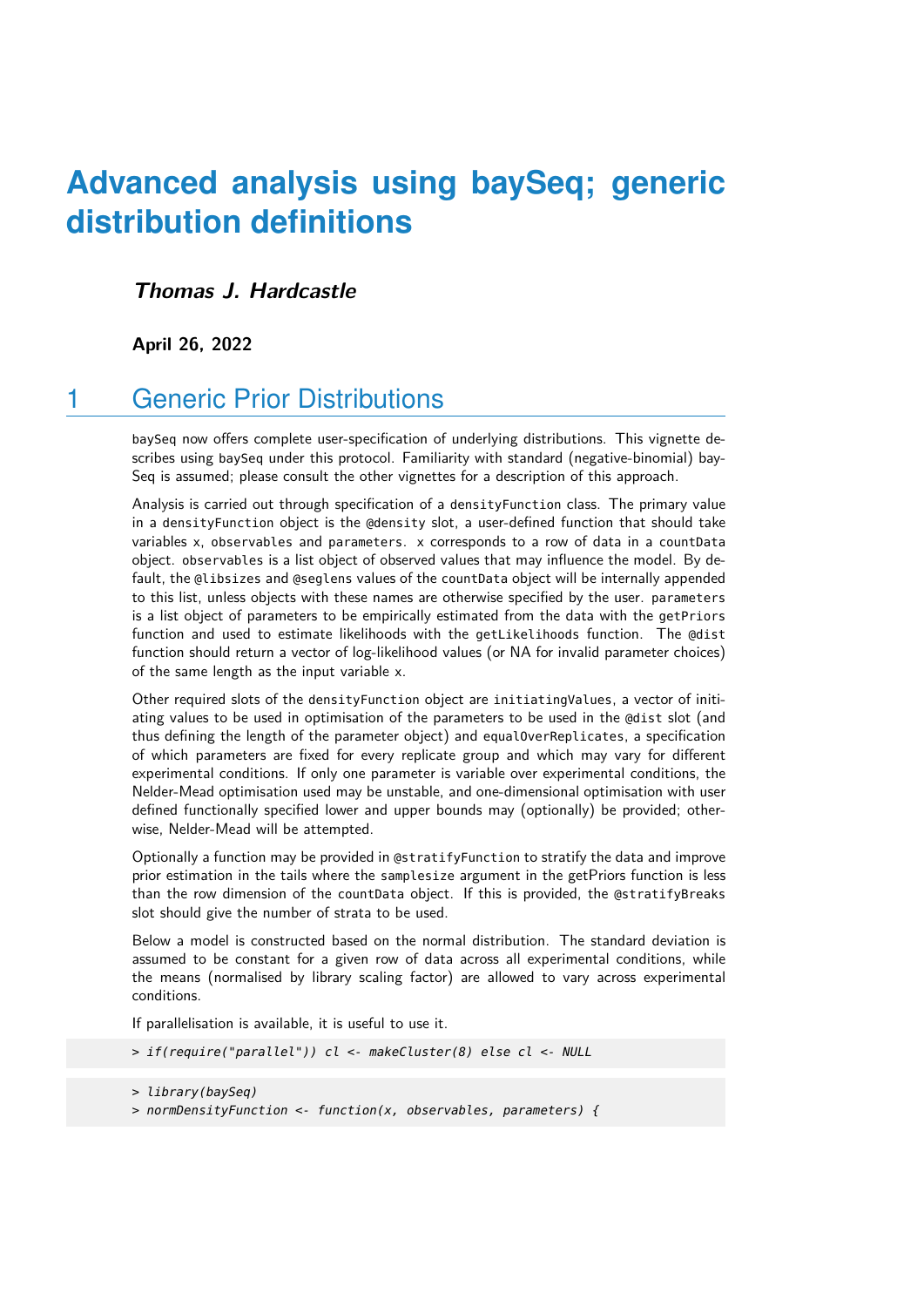```
+ if(any(sapply(parameters, function(x) any(x < 0)))) return(rep(NA, length(x)))
+ dnorm(x, mean = parameters[[2]] * observables$libsizes, sd = parameters[[1]], log = TRUE)
+ }
> normDensity <- new("densityFunction", density = normDensityFunction, initiatingValues = c(0.1, 1),
+ equalOverReplicates = c(TRUE, FALSE),
+ lower = function(x) 0, upper = function(x) 1 + max(x) * 2,
+ stratifyFunction = rowMeans, stratifyBreaks = 10)
```
We construct the countData object as before.

```
> data(simData)
> CD <- new("countData", data = simData,
+ replicates = c("simA", "simA", "simA", "simA", "simA",
+ "simB", "simB", "simB", "simB", "simB"),
+ groups = list(NDE = c(1,1,1,1,1,1,1,1,1,1),+ DE = c(1,1,1,1,1,1,2,2,2,2,2)+ )
> libsizes(CD) <- getLibsizes(CD)
> densityFunction(CD) <- normDensity
```
We can then fit priors and calculate posterior likelihoods based on our specified distributional model. The distributional model is specified in the 'getPriors' function and will be automatically used in the 'getLikelihoods' function

```
> normCD <- getPriors(CD, cl = cl)
> normCD <- getLikelihoods(normCD, cl = cl)
```
.

.

.

Similarly, we can construct a generic version of the negative-binomial model.

```
> nbinomDensityFunction <- function(x, observables, parameters) {
  if(any(sapply(parameters, function(x) any(x < 0)))) return(NA)
+ dnbinom(x, mu = parameters[[1]] * observables$libsizes * observables$seglens, size = 1 / parameters[[2],
+ }
> densityFunction(CD) <- new("densityFunction", density = nbinomDensityFunction, initiatingValues = c(0.1, 1)equalOverReplicates = c(FALSE, TRUE),
+ lower = function(x) \theta, upper = function(x) 1 + max(x) * 2,
+ stratifyFunction = rowMeans, stratifyBreaks = 10)
> nbCD < - getPriors(CD, cl = cl)> nbCD <- getLikelihoods(nbCD, cl = cl)
```
We can compare this to the standard analysis of these data.

```
> CD <- getPriors.NB(CD, cl = cl)
> CD <- getLikelihoods(CD, cl = cl)
```
**2**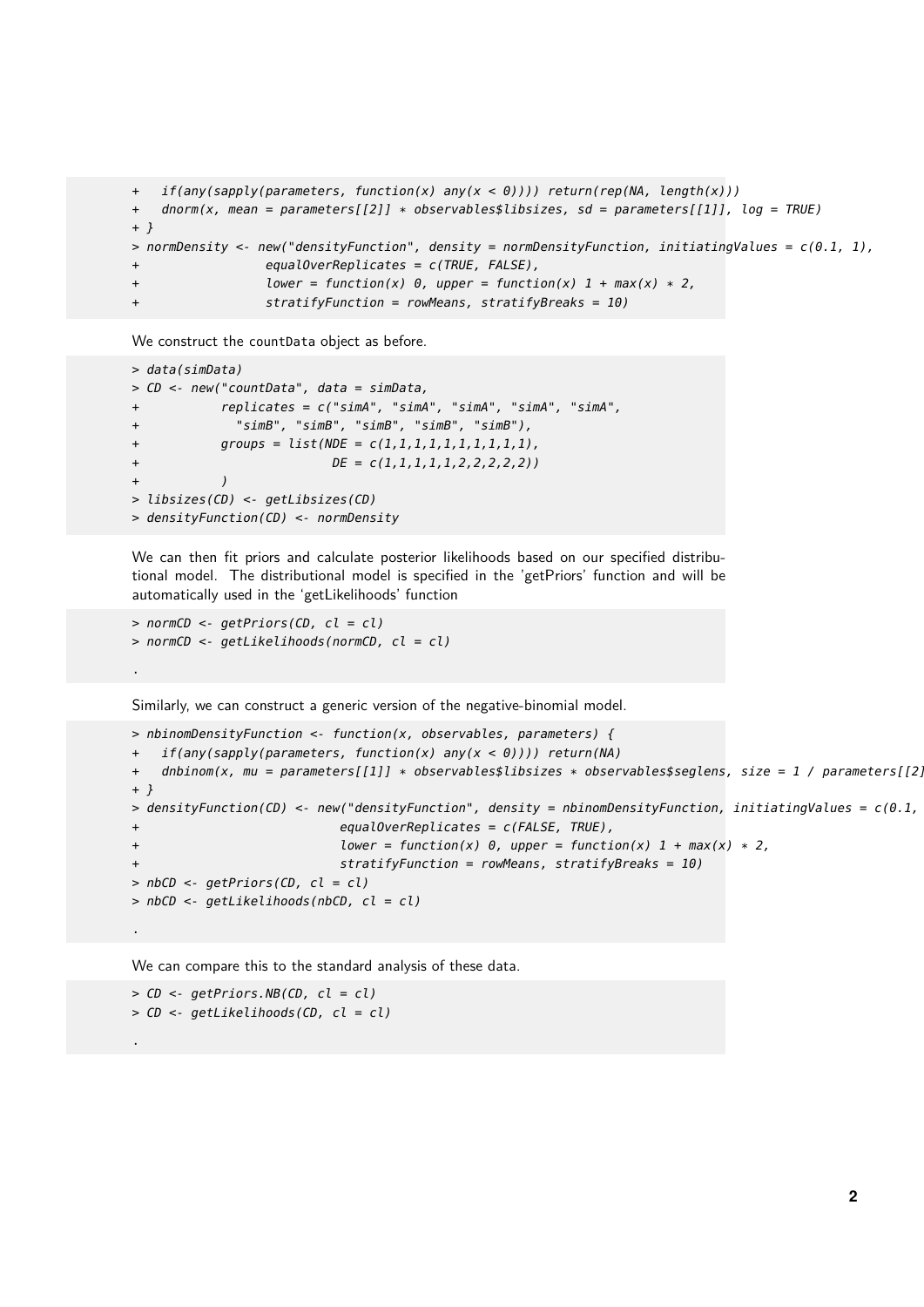

**Figure 1: Likelihoods of DE estimated by standard/generic baySeq"**

The generic negative-binomial data performs almost identically to standard baySeq. The methods differ in that the standard baySeq uses quasi-maximum-likelihood to estimate the priors, while generic baySeq uses maximum-likelihood (since no generic method exists for quasi-maximum-likelihood on arbitrary distributions).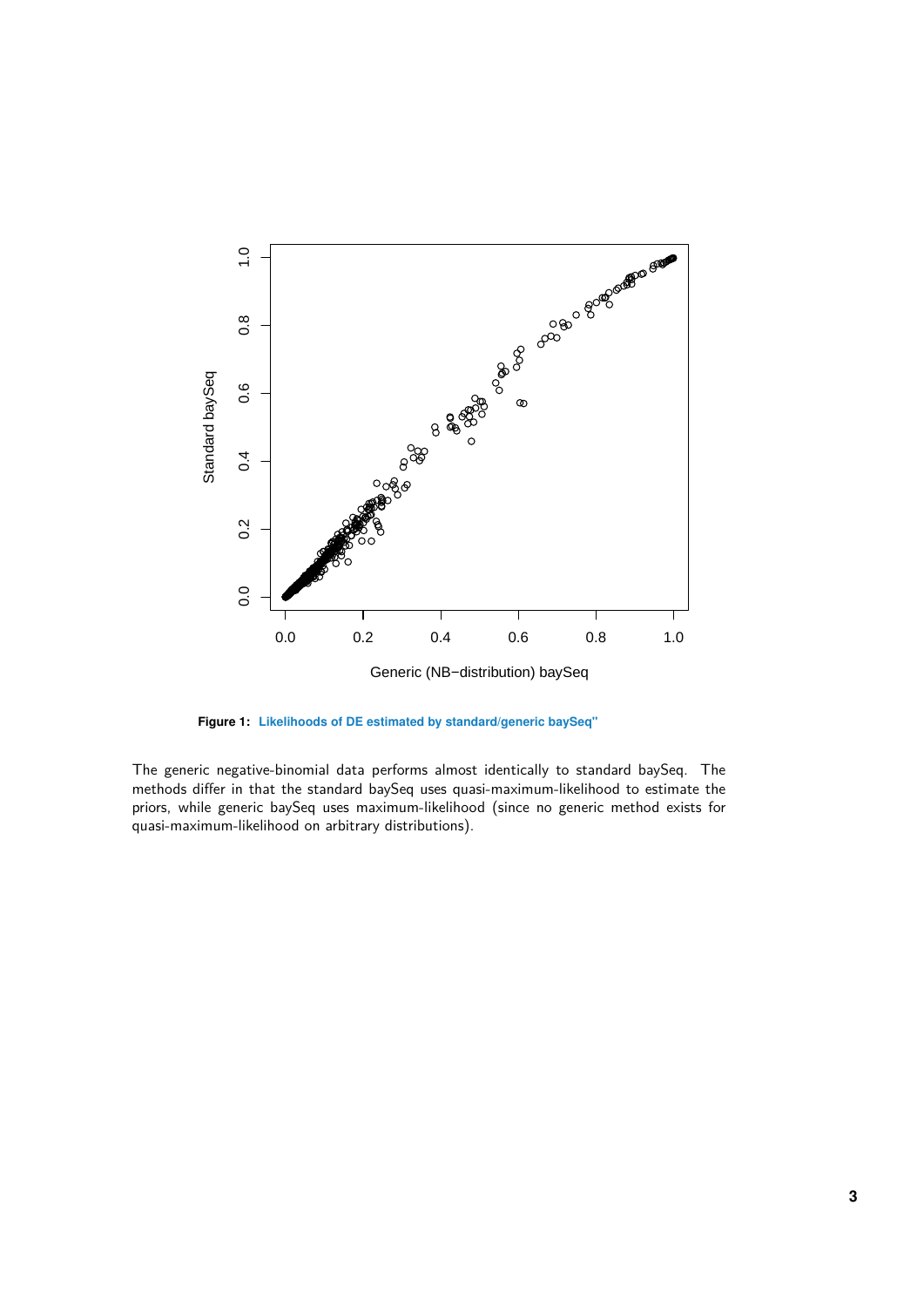

**Figure 2: ROC curves estimated by standard/generic baySeq"**

### 2 Paired Data Analysis

We illustrate the possibilities of 'null' data, in which two separate models are applied to data equivalently expressed across all samples. The process for analysing paired data follows approximately the same steps as for analysing unpaired data, however, two different types of differential expression can exist within paired data. Firstly, we can find differential expression between replicate groups, as before. However, we can also find (consistent) differential expression between pairs; this would occur when for a single row of data, the first member of each pair differs from the second member of each pair. baySeq can identify both these types of differential expression simultaneously, and we implement this proceedure below.

We begin by loading a simulated dataset containing counts for four paired datasets.

> data(pairData)

The first four columns in these data are paired with the second four columns. We construct a count data containing paired data in a similar fashion to the countData object. Note that the data are now three dimensional; for each row and each sample there are two observations.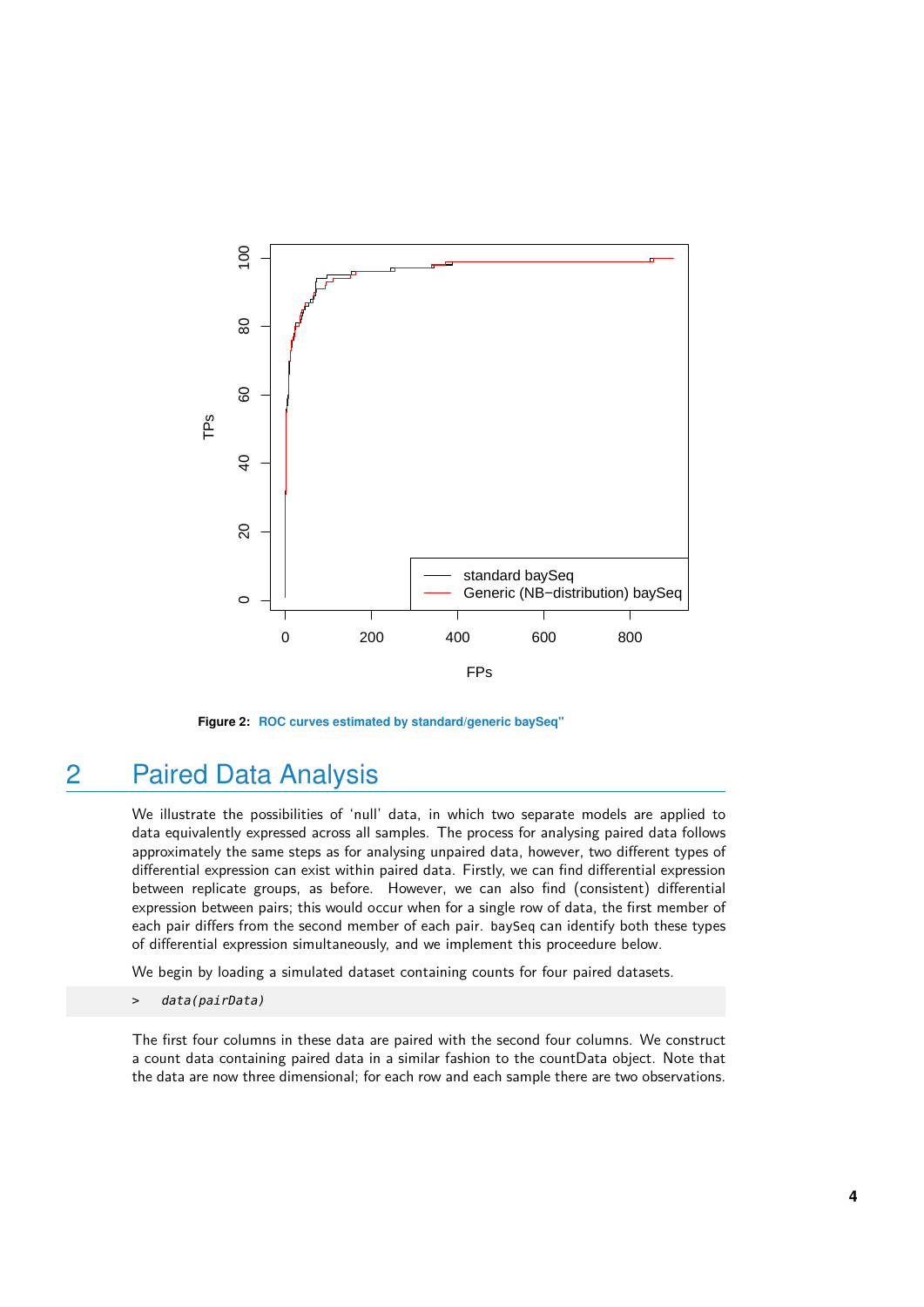> pairCD <- new("countData", data = array(c(pairData[,1:4], pairData[,5:8]), dim = c(nrow(pairData), 4, 2)), +  $replicates = c(1,1,2,2)$ , + groups = list(NDE = c(1,1,1,1), DE = c(1,1,2,2)),  $densityFunction = bbbensity$ 

We can find the library sizes for the data with the getLibsizes function.

> libsizes(pairCD) <- getLibsizes(pairCD)

We estimate an empirical distribution on the parameters of a beta-binomial distribution by bootstrapping from the data, taking individual counts and finding the maximum likelihood parameters for a beta-binomial distribution. By taking a sufficiently large sample, an empirical distribution on the parameters is estimated. A sample size of around 10000 iterations is suggested, depending on the data being used), but 1000 is used here to rapidly generate the plots and tables.

> pairCD <- getPriors(pairCD, samplesize = 1000, cl = cl)

We then acquire posterior likelihoods as before. The use of 'nullData  $= TRUE'$  in this context allows us to identify pairs which show no differential expression between replicate groups, but does show deviation from a one-to-one ratio of data between pairs.

```
pairCD \leq qetLikelihoods(pairCD, pET = 'BIC', nullData = TRUE, cl = cl)
```
.

We can ask for the top candidates for differential expression between replicate groups using the topCounts function as before.

> topCounts(pairCD, group = 2)

```
X1.1 X1.2 X2.1 X2.2 likes DE FDR.DE FWER.DE
NA 159:73 44:24 0:49 0:68 0.9978811 1>2 0.002118861 0.002118861
NA.1 53:12 19:7 0:77 0:6 0.9949696 1>2 0.003574636 0.007138613
NA.2 709:0 895:0 373:191 124:60 0.9934378 1>2 0.004570497 0.013653988
NA.3 25:0 73:0 8:3 36:13 0.9907160 1>2 0.005748878 0.022811244
NA.4 80:0 48:0 36:50 12:3 0.9877493 1>2 0.007049242 0.034782490
NA.5 63:0 21:0 47:80 6:13 0.9850680 1>2 0.008363042 0.049195158
NA.6 268:0 39:0 74:107 98:36 0.9808506 1>2 0.009903951 0.067402507
NA.7 123:63 38:36 1198:179 350:18 0.9661292 2>1 0.012899802 0.098990287
NA.8 8:0 15:0 21:16 2:1 0.9655802 1>2 0.015290908 0.130002825
NA.9 43:19 44:46 106:6 133:5 0.9649375 2>1 0.017268065 0.160507076
```
However, we can also look for consistent differential expression between the pairs.

```
> topCounts(pairCD, group = 1)
```

|  |  |  |                                                                                              | X1.1 X1.2 X2.1 X2.2 likes FDR.NDE FWER.NDE                                 |
|--|--|--|----------------------------------------------------------------------------------------------|----------------------------------------------------------------------------|
|  |  |  |                                                                                              | NA 17:70  1:40  9:117  3:45  0.9924372  0.007562821  0.007562821           |
|  |  |  | NA.1 1027:27 835:8 1155:29 138:0 0.9900925 0.008735169 0.017395409                           |                                                                            |
|  |  |  | NA.2   1:38  0:68    0:28  0:26              0.9860246        0.010481900        0.031127665 |                                                                            |
|  |  |  | NA.3 1:4 1:11         0:5 1:14 0.9827337 0.012177991 0.047856471                             |                                                                            |
|  |  |  | NA.4    1:2    1:16    2:41    0:2    0.9787194    0.013998511    0.068118647                |                                                                            |
|  |  |  |                                                                                              | NA.5   69:1   10:1   119:17   53:5   0.9781813   0.015301877   0.088451095 |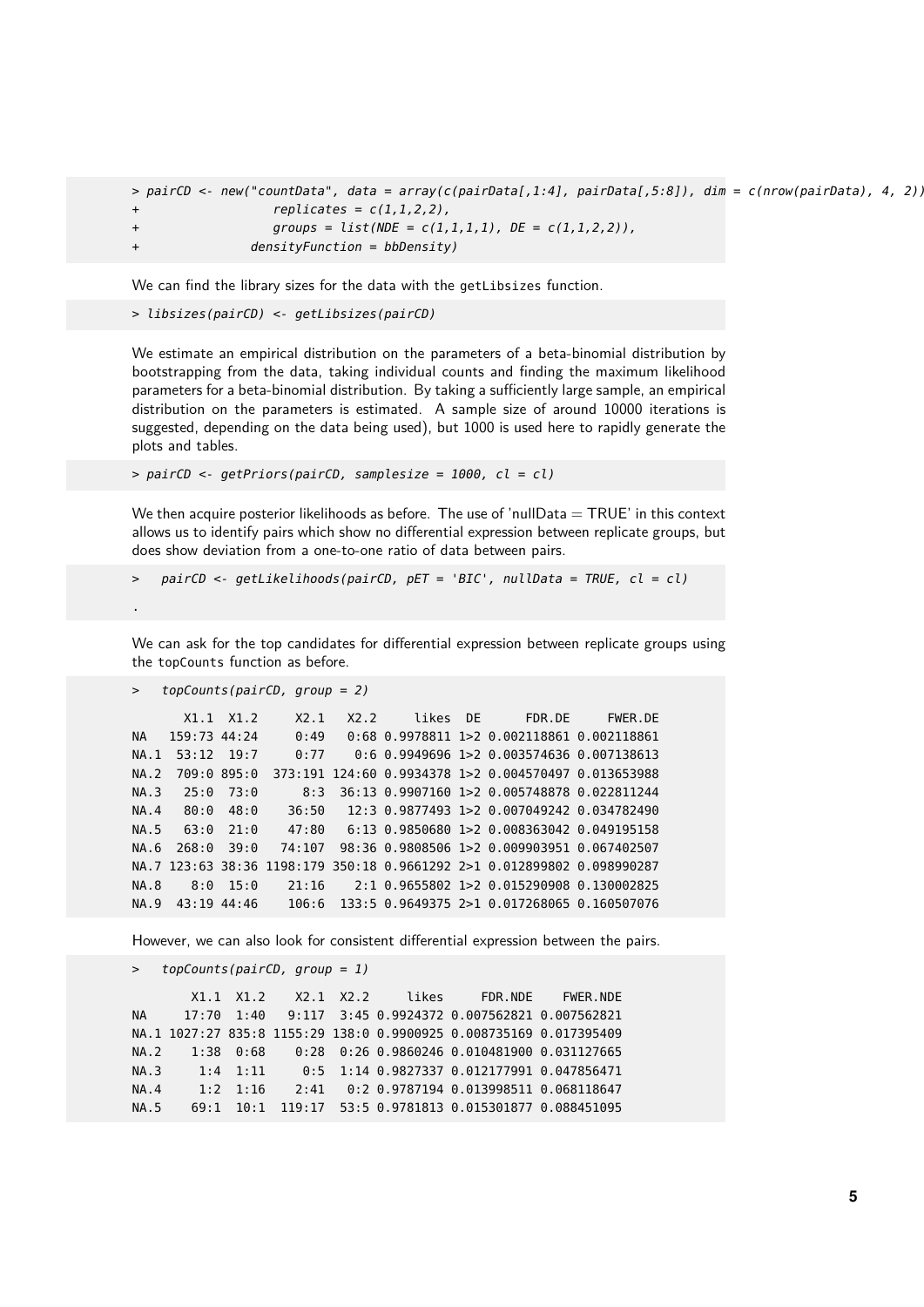| NA.6        | 0:12    | 0 : 4        | $0.4$ $0.13$ $0.9659482$ $0.017980439$ $0.119490986$ |
|-------------|---------|--------------|------------------------------------------------------|
| <b>NA 7</b> | 0:300:5 |              | $0.60$ $0.24$ 0.9657384 0.020015587 0.149658651      |
| NA.8        |         | $0:4$ $0:21$ | 0.2 0.12 0.9656937 0.021603445 0.178830725           |
| NA 9        |         | 0.3 0.12     | $0.15$ $0.4$ 0.9656224 0.022880859 0.207060540       |

#### 3 Different Model Priors

It is now possible to use different model priors for different subsets of the countData object. If we expect a certain class of genes (for example) to have a different prior likelihood towards differential expression than another such class, we can separate the two sets and estimate (or set) the model priors independently.

Let us suppose that we have reason to believe that the first hundred genes in the 'CD' object are likely to behave differently to the remaining genes. Then

```
> CDv \leq qetLikelihoods(nbCD, modelPriorSets = list(A = 1:100, B = 101:1000), cl = cl)
```
The model priors used are recorded in the @priorModels slot.

```
> CDv@priorModels
$A
NDE DE
0.2 0.8
$B
NDE DE
0.97 0.03
```
.

We can see the difference in performance by computing the ROC curves as before. Using different model priors can substantially improve performance, although obviously we have cheated here by splitting exactly those data simulated as DE and those as none-DE. It should also be recognised that this approach may bias downstream analyses; e.g. GO enrichment analysis.

Several pre-existing distributions are built into baySeq. Here we use a pre-developed zeroinflated negative binomial distribution to analyse zero-inflated data.

```
> data(zimData)
> CD <- new("countData", data = zimData,
+ replicates = c("simA", "simA", "simA", "simA", "simA",
+ "simB", "simB", "simB", "simB", "simB"),
+ groups = list(NDE = c(1, 1, 1, 1, 1, 1, 1, 1, 1, 1))+ DE = c(1,1,1,1,1,2,2,2,2,2)+ )
> libsizes(CD) <- getLibsizes(CD)
> densityFunction(CD) <- nbinomDensity
> CD <- getPriors(CD, cl = cl)
> CD <- getLikelihoods(CD, cl = cl)
.
```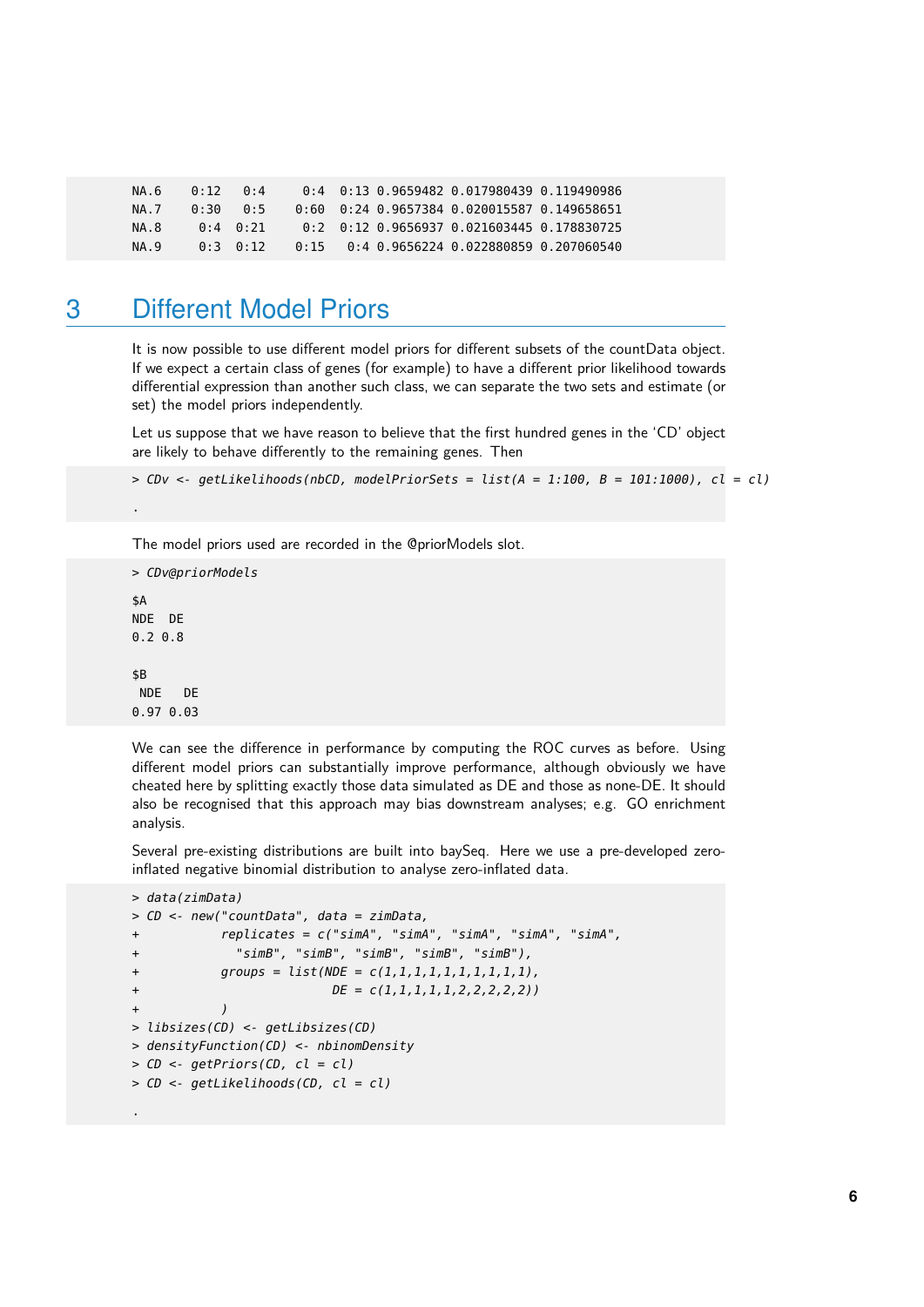

**Figure 3: ROC curves estimated by standard/generic/variable model priors baySeq"**

```
> CDz < - CD> densityFunction(CDz) <- ZINBDensity
> CDz <- getPriors(CDz, cl = cl)
> CDz <- getLikelihoods(CDz, cl = cl)
.
```
Finally, we shut down the cluster (assuming it was started to begin with).

```
> if(!is.null(cl)) stopCluster(cl)
```
# Session Info

```
> sessionInfo()
```

```
R version 4.2.0 RC (2022-04-21 r82226)
Platform: x86_64-pc-linux-gnu (64-bit)
Running under: Ubuntu 20.04.4 LTS
```